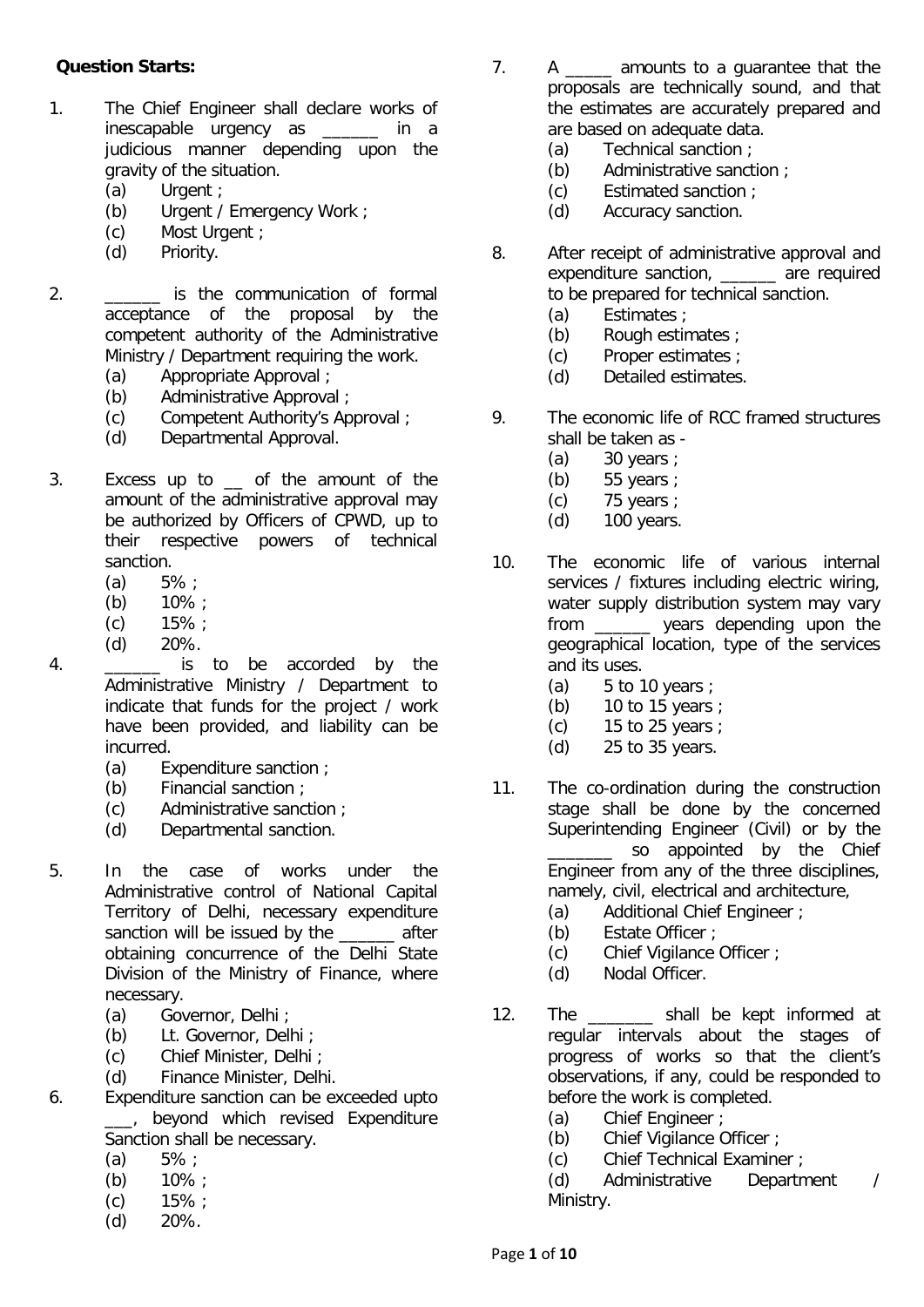- 13. The Completion Report in Form CPWA as the case may be, should be prepared from the Works Registers indicating the expenditure incurred till the date of completion and passing the excess, if any, as it may be within the competence of CPWD Officers.
	- (a)  $45/44$  ;<br>(b)  $47/46$  :
	- $47/46$  :
	- $(c)$  49/48 :
	- (d) 51/50.
- 14. "NIJ", in connection with CPWD works, means -
	- (a) National Information Journal ;<br>(b) National Informatics Journal ;
	- National Informatics Journal :
	- (c) Nirmal Info Jyothi ;
	- (d) Nirmal Informatics Jyothi.
- 15. Whenever a Deposit Work is to be undertaken, the deposit should be realized before any liability is incurred. \_\_ % of the anticipated project cost should be realized before preparation of preliminary estimates.
	- (a)  $1 ;$ <br>(b)  $2 ;$
	- $(b)$
	- $(c) 3;$
	- (d) 5.
- 16. Preliminary estimate is to be prepared on the basis of plinth area or length of roads etc. worked out on the rate per unit area/length/number, or such other method adopted for ready and rough calculation, so as to give an idea of the approximate \_\_\_\_ involved in the proposal.
	- (a) Rate ;
	- (b) Expenditure ;
	- (c) Cost ;
	- (d) Amount.
- 17. All the Measurement Books belonging to a Division, should be numbered serially. A register should be maintained in form CPWA \_\_ showing the serial number of each book, on receipt, Sub-Division to which it is issued, the date of issue, date of its return to the Divisional Office and date of its record after the required review in the Divisional Office and date of its record after the required review in the Divisional Office has been completed.
	- $(a)$  92 ;
	- (b) 93 ;
	- $(c)$  94 ;
	- (d) 95.
- 18. A report should be made to the Superintending Engineer, so as to reach him not later than the  $\_\_$  of each year, with copy endorsed to the concerned Accounts Officer, certifying in clear terms :
	- (i) That all the Standard Measurement Books of the Division have been inspected by the Executive Engineer.
	- (ii) That the entries made therein have not been tampered with.
	- (iii) That all corrections due to additions or alterations to the building or work concerned have been carried out, and,
	- (iv) That the Books are reliable with upto date records.
	- (a) 31st March ;
	- (b) 30th June ;
	- (c) 31st July ;
	- (d) 31st December.
- 19. The authorised forms of bills to be used for payment of contractors / suppliers and their utility are described below :

## **First and Final Bill Form CPWA \_\_\_**

- It should be used for making payments both to contractors for work and to suppliers, when a single payment is made for a job or contract on its completion. A single form may be used for making payments to several payees, if they relate to the same work / section of work, or to the same head of account in the case of suppliers and re-billed for at the same time.
- $(a)$  24 ;
- (b)  $25$ ;<br>(c)  $26$ :
- $26:$
- (d) 28.
- 20. The payments made in the Divisional Offices are made on receipt of the bills from the various Sub-Divisions. A consolidated record of all the bills received from the Sub-Divisions in respect of works/supplies should be maintained in one register known as the Register of Bills in the Divisional Office in the form given at Appendix - \_\_
	- (a)  $12$ ;
	-
	- (b)  $24$  ;<br>(c)  $25$  ;  $25:$
	- (d) 30.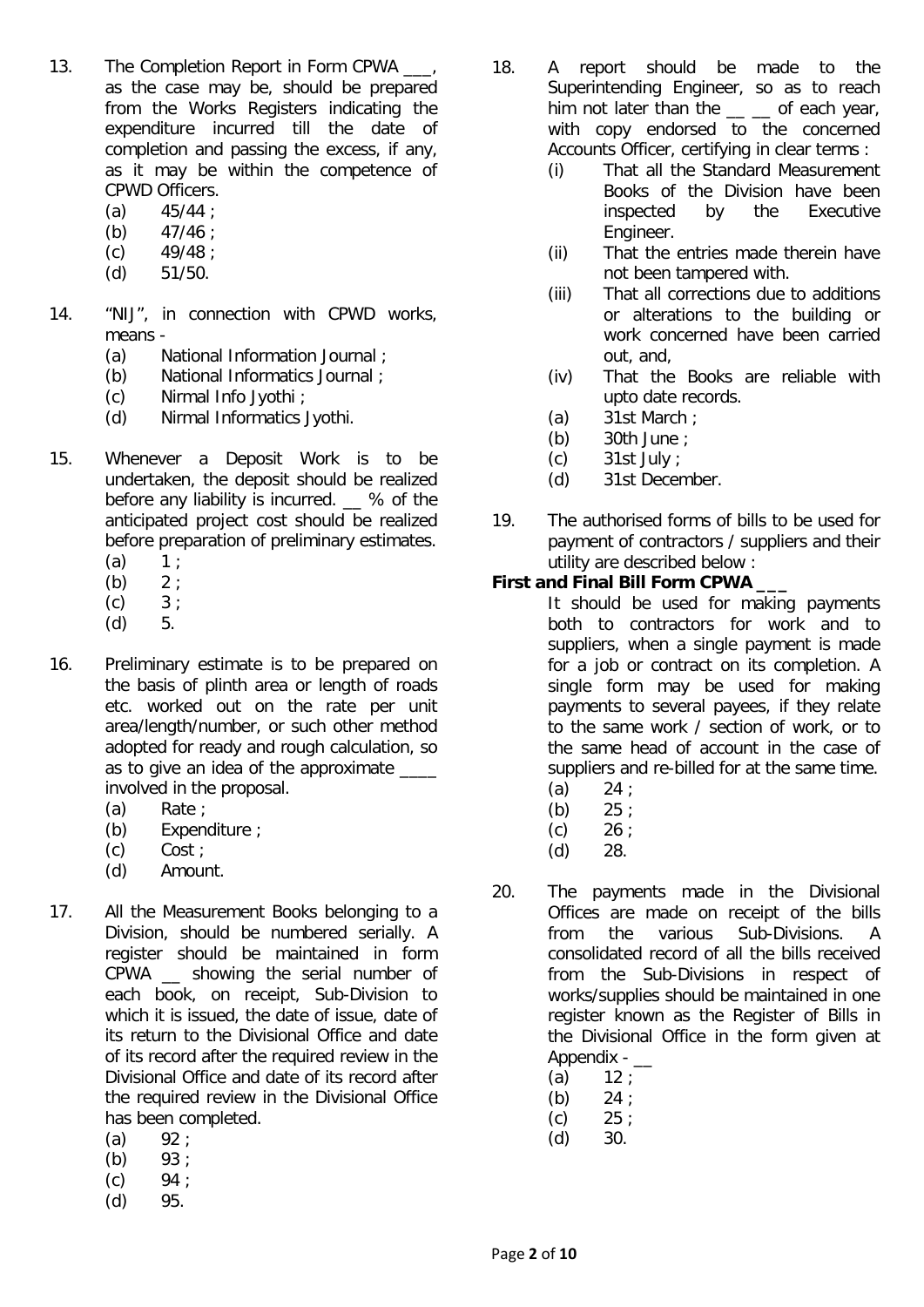- 21. The accounts relating to contractors/suppliers should be kept in CPWA Form \_\_ in a bound book known as the "Contractors Ledger".
	- $(a)$  43;
	- (b)  $44:$
	- $(c)$  45 ;
	- $(d)$  46.
- 22. There are two forms of Registers of Works (CPWA \_\_ and \_\_) corresponding respectively to the two forms of Works Abstracts (CPWA 33 and 34 that are used in the Sub-Division) for Major and Minor Works.
	- (a) 35 and 36 ;
	- (b) 37 and 38 ;
	- $(c)$  40 and 41;
	- (d) 50 and 51.
- 23. According to \_\_\_\_\_\_ 10 of the Indian Contract Act,1872, only those agreements are enforceable which are made by the free consent of parties competent to contract, for a lawful consideration and with a lawful object, and are not expressly declared to be void.
	- (a) Para ;
	- (b) Article ;
	- (c) Section ;
	- (d) Clause.
- 24. "NIT", in relation to execution of works in CPWD, means -
	- (a) National Information Technology ;<br>(b) National Information Tribunal ;
	- National Information Tribunal ;
	- (c) Notice Inviting Tender ;
	- (d) National Investigation Team.
- 25. Normally tenders should be called for all works costing more than  $\qquad \qquad$ .
	- (a) Rs. 10,000 ;
	- (b) Rs. 20,000 ;
	- (c) Rs. 40,000 ;
	- (d) Rs. 50,000.
- 26. Wide publicity should be given to the Notice Inviting Tenders (Form CPWD \_\_).
	- $(a) 6:$
	- $(b)$  16 :
	- $(c)$  26 ;
	- $(d)$  36.
- 27. The list of specialised items/jobs that have been declared in respect of civil works is given in Annexure \_\_, and electrical works, in Annexure
	- (a) I and II ;
	- (b) III and IV ;
	- $(c)$  V and VI :
	- (d) VII and VIII.
- 28. The amount of Earnest Money for works estimated to cost upto Rs. 10 crores is of the estimated cost.
	- $(a)$  1% ;
	- (b)  $2\%$  ;<br>(c)  $5\%$  ;
	- $5%$  ;
	- $(d)$  10%.
- 29. The Site Order Books shall be maintained in the form prescribed in Appendix .
	- $(a) 1;$
	-
	- (b)  $20$  ;<br>(c)  $27$  ;  $27:$
	- (d) 30.
- 30. The Chief Engineer shall record his observations in the Inspection Register, at least in \_\_ of his visits.
	- $(a)$  10 % :
	- (b)  $20\%$ ;<br>(c)  $30\%$ ;
	- $30\%$  ;
	- (d) 50%.
- 31. \_\_\_\_\_\_\_\_ establishment includes all such non-permanent establishment no matter<br>under what titles emploved as is what titles employed as is entertained for the general purposes of a division or sub-division, or for the purpose of the general supervision, as distinct from the actual execution of work or works.
	- (a) Temporary ;<br>(b) Labourers ;
	- (b) Labourers ;<br>(c) Work-charg
	- Work-charged ;
	- (d) Muster Roll.
- 32. Work-charged establishment does not include non-industrial employees such as clerks, draftsmen, subordinate or extra establishment of any kind for the Divisional or Sub-Divisional Offices, such being properly chargeable to the establishment.
	- (a) Temporary ;
	- (b) Extra ;
	- (c) Permanent ;
	- (d) Regular.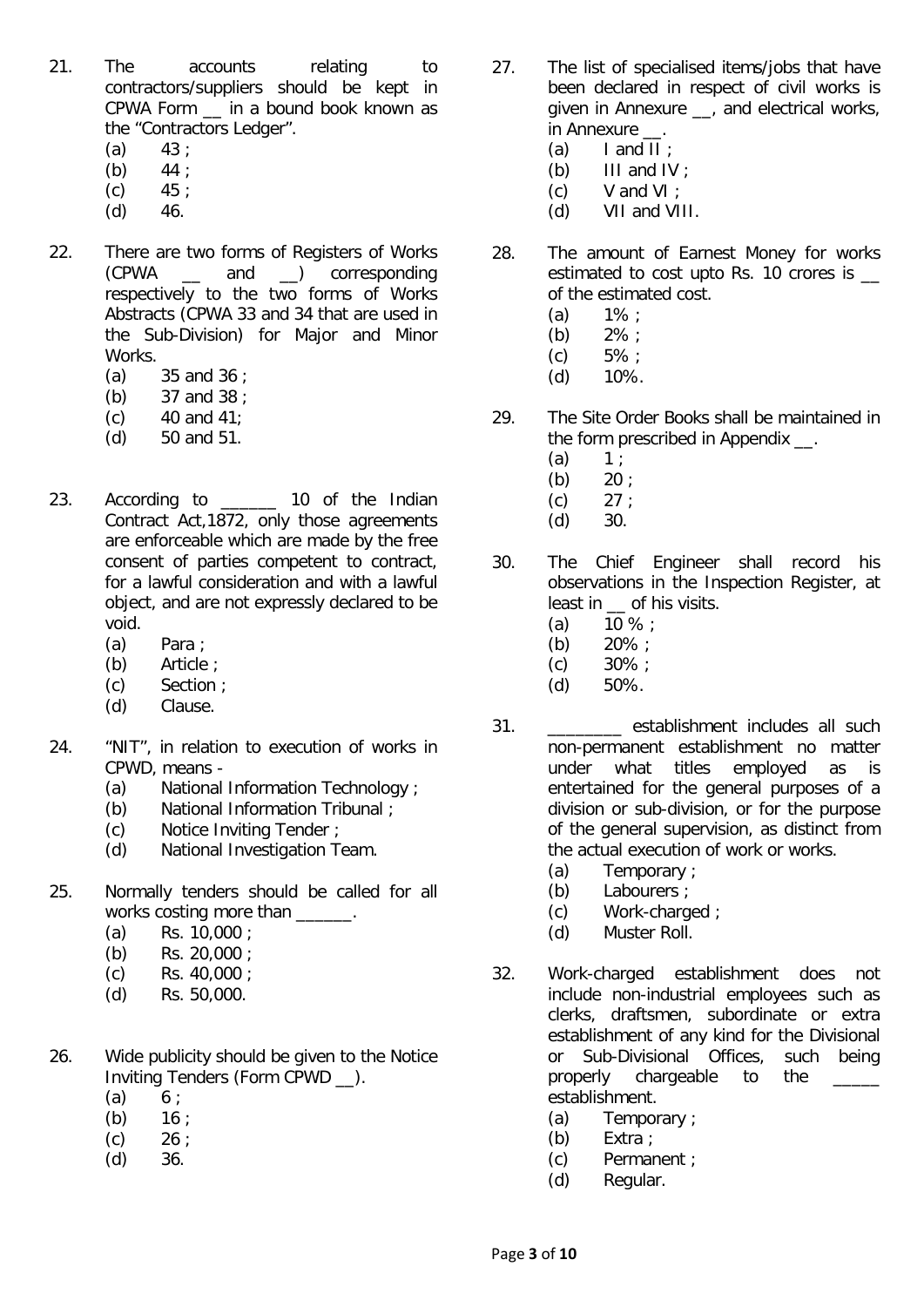- 33. Every cashier, store-keeper and other subordinates who is entrusted with the custody of cash or stores should be required to furnish security, the amount being regulated by the \_\_\_\_\_ Engineer and to execute a security bond setting forth the conditions under which Government will hold the security and may ultimately refund or appropriate it.
	- (a) Junior ;
	- (b) Assistant ;
	- (c) Executive ;
	- (d) Superintending.
- 34. A register of incumbents of \_\_\_\_\_ should be kept in every divisional office showing the period of incumbency of each officer who has held charge of the division and of the several sub-divisions, and in each subdivisional office a similar register of the incumbents of that sub-division only.
	- (a)  $Office$ ;<br>(b) Staff:
	- Staff  $\cdot$
	- (c) Section ;
	- (d) Charges.
- 35. The Director-General of Works is responsible to the Ministry of for the efficient administration and general professional control of Public Works within its jurisdiction and is its chief professional adviser in all matters connected with them.
	- (a) Works ;
	- (b) Shipping ;
	- (c) Aviation ;
	- (d) Urban Development.
- 36. The administrative unit of the department is the circle, in charge of a \_\_\_\_\_\_\_.
	-
	- (a) Chief Engineer ;<br>(b) Addl. Chief Engi Addl. Chief Engineer ;
	- (c) Superintending Engineer ;
	- (d) Circle Engineer.
- 37. The executive unit of the Department is the division, in charge of a Divisional Officer, who is responsible to the Superintending Engineer for the efficient execution and management of all works within his
	- \_\_\_\_\_\_. (a) Staff ;
	- (b) Section ;
	- (c) Area ;
	- (d) Division.
- 38. The expenditure on minor additions and alterations to residential and non-residential buildings may be classed at the discretion of the Superintending Engineer as  $\qquad \qquad$ .
	- (a) Petty Works ;
	- (b) Small Works ;
	- (c) Piece-Meal Works ;
	- (d) Minor Works.
- 39. In respect of buildings which are taken on rent direct by a particular department or departments the responsibility for the provision of requisite fire-fighting will devolve on the department or departments concerned.
	- (a) Materials ;
	- (b) Equipments ;
	- (c) Machines ;
	- (d) Apparatus.
- 40. The term 'DGS&D' denotes
	- (a) Director General Stores & Department :
	- (b) Director General Supplies & Department ;
	- (c) Director General Stores & Disposal ;
	- (d) Director General Supplies & Disposal.
- 41. The term "Cash" includes
	- (a) Bonds accepted as security deposit ;<br>(b) Deposit receipts of bank other than
		- Deposit receipts of bank other than Schedule Banks and drafts payable on demand ;
	- (c) Deposits at call receipts of Schedule Banks and drafts payable on demand;
	- (d) Government securities.
- 42. Whenever a new cheque book is brought into use, the Divisional Officer should intimate the number of the cheque book and the serial number of the cheque form contained therein to -
	- (a) Superintending Engineer of the circle concerned ;
	- (b) The Bank where Divisional Officer placed direct account ;
	- (c) Pay and Accounts Officer ;
	- (d) The Bank as well as the Pay and Accounts Officer.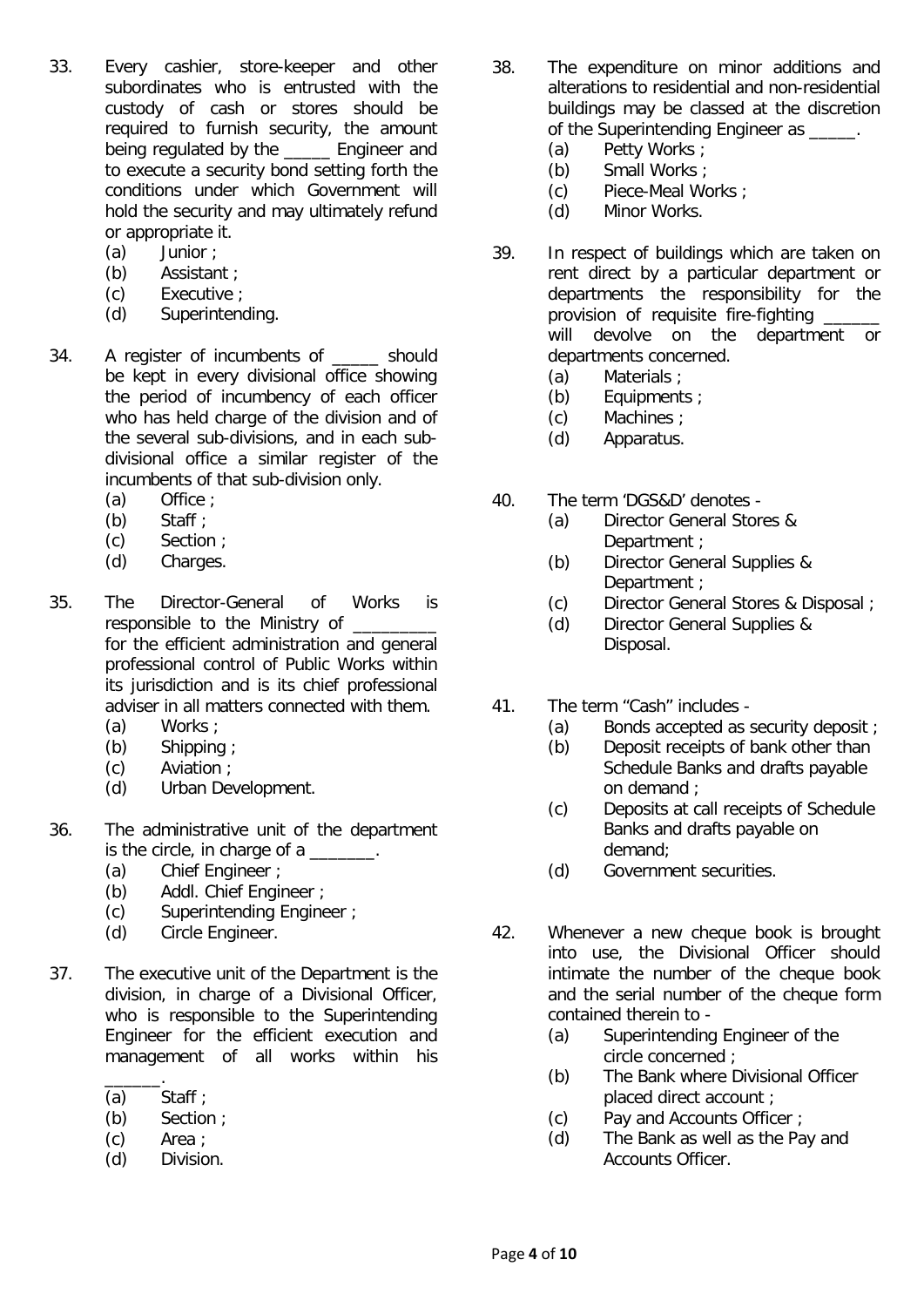- 43. Receipt in "form 3" is granted by the officer when -
	- (a) Cash actually received by him ;<br>(b) Receipt of the money has been
	- Receipt of the money has been duly recorded in the cash book of the Divisional Officer ;
	- (c) Money received from the sale of tender forms ;
	- (d) Amount realised by recovery from a payment made on a bill.
- 44. Cash memo books form 3-A and receipt books form 3 are supplied by -
	- (a) The concerned Accounts Officer ;
	-
	- (b) The Security Printing Press, Nasik ;<br>(c) The Director General of Supply & The Director General of Supply & Disposal ;
	- (d) The Central Form Stores, Kolkata.
- 45. Which one is the correct statement in respect of obtaining supply of Bitumen on proforma bill for Rs. 5 lakhs -<br>(a) Payment made a

Payment made after opening impress to the supplier ;

(b) Payment made after opening temporary advance to the supplier ;

(c) Payment made after charging under Miscellaneous public works advance ;

(d) Payment made on debiting the expenditure under suspense stock.

46. Which statement is incorrect in checking the cash book -

(a) The Divisional Officers should sign the cash book at the end of the month along with cash counted ;<br>(b) The Divisional

(b) The Divisional Officer should compare each entry of payment into the Bank with Bank challan ;

(c) A weekly or daily balancing of the cash book is not recommended ;

(d) Correction of error in cash book is admissible if the accounts of the month is not closed.

47. Which one is correct in the following statement -

(a) Imprest is granted to a Government servant for making payment of daily labourers ;

(b) Imprest is granted to a Government servant for meeting day to day contingent and emergent expenditure ;

(c) Imprest is granted to a Government servant to meet personal expenditure :

(d) Imprest is granted to Government servant to meet out the losses of stores.

48. Public Works Divisions should keep a strong treasure chest secured by two locks of different patters -

(a) All the keys of the same lock should be with the Divisional Officer for safe custody;

(b) All the keys of the same lock should be kept by the Cashier ;

(c) One key should be with the Cashier and another should with the Divisional Officer ;

(d) All the keys should not be kept apart.

- 49. General administration of all the stores of a division is vested to -
	- (a) Store Keeper ;<br>(b) Assistant Engir
	- Assistant Engineer ;
	- (c) Divisional Officer ;
	- (d) Junior Engineer.
- 50. Which of the following statement is correct in respect of stock -

(a) Debiting to a work of the cost of material not required ;

(b) Debiting to a work for which funds are available of the value of materials intended to be utilised on another work for which no allotment has been made ;

(c) Debiting to a work in excess of actual requirement ;

(d) Debiting the cost of material under suspense account pending clearance.

- 51. Cost of supply of all tools and plants required for general use is charged under the minor head  $-$ <br>(a) Stock ;
	- (a) Stock ;<br>(b) Tools &
	- Tools & Plants :
	- (c) Machinery & Equipment ;
	- (d) Other expenditure.
- 52. List of materials in stock showing correct description and identifying numbers on the basis of upto date classification of stores<br>uniformly adopted in Public Works uniformly adopted Department is call -
	- (a) Priced Store Ledger ;
	- (b) Priced Vocabulary of Store ;
	- (c) Summaries of stock materials ;
	- (d) Bin Card.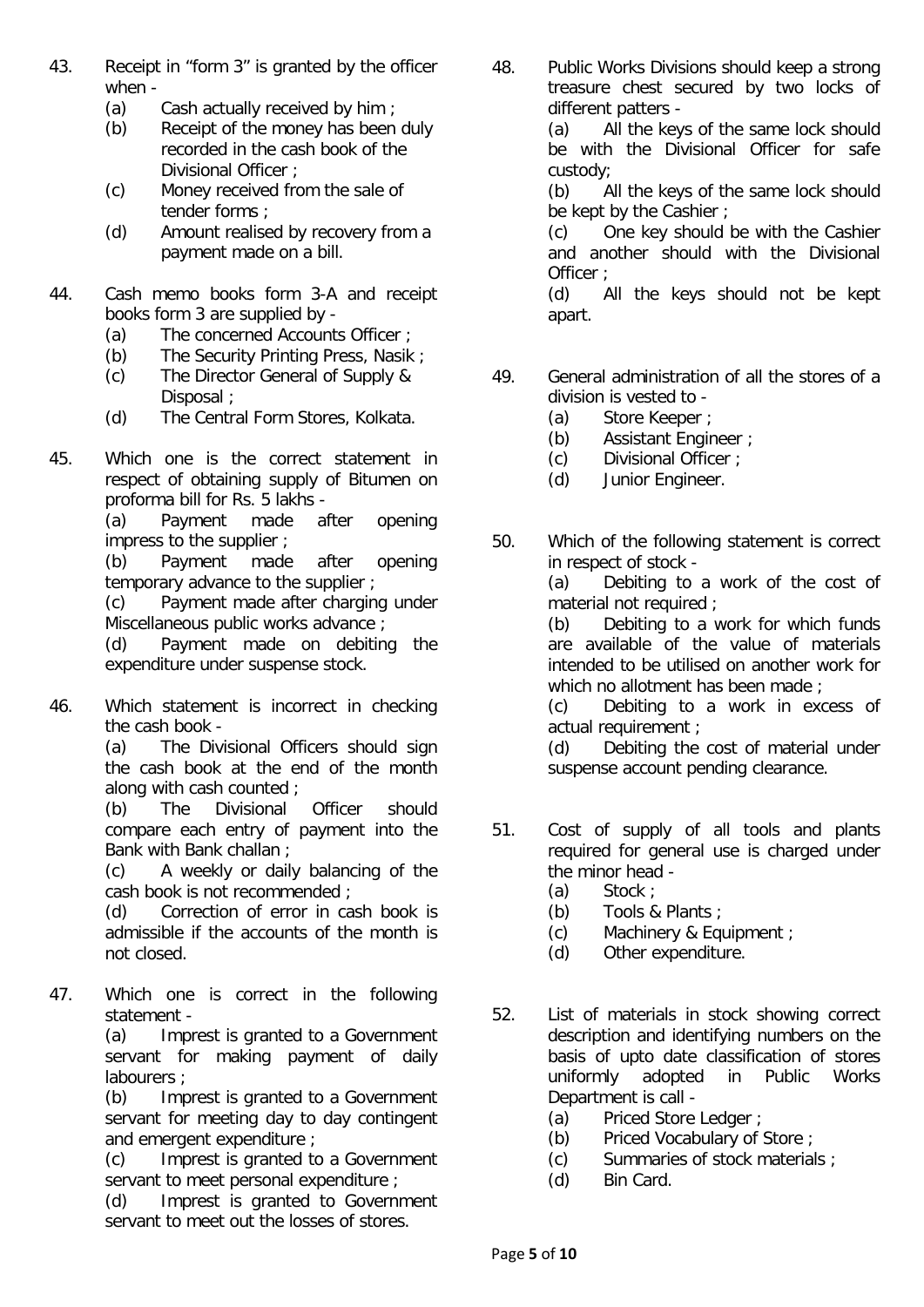- 53. Detailed count conform quality and weightment of the material received is recorded in the "Goods Received Sheet" maintained in Form No.
	- (a) CPWA  $7$ ;
	- (b) CPWA 8 ;
	- $(c)$  CPWA 8-A ;
	- (d) CPWA 9.
- 54. Acknowledgement of stores supplied by the supplier is given by the -

(a) Junior Engineer on the basis of measurement ;

(b) Store Keeper on the basis of entries of Goods Received Sheet ;

(c) Account Clerk on the basis of suppliers bill ;

- (d) Divisional or Sub-Divisional Officer.
- 55. Goods Received Sheets in printed form of booklets duly machine-numbered is prepared by carbon process by storekeeper in -
	- (a) One copy ;
	- (b) Duplicate ;
	- (c) Triplicate ;
	- (d) Quadruplicate.
- 56. A chronological record of the receipts issues and running balances of each article of stock is kept in -
	- (a) Goods Reveived Sheet ;
	- (b) Store Ledger ;
	- (c) Bin Card;<br>(d) Measurem
	- Measurement Book of stock.
- 57. Issue rate of each article of stores is derived at its -
	- (a) Purchase price ;
	- (b) Cost of carriage ;
	- (c) Cost of storage ;
	- (d) Purchase price, carriage charges and storage charges.
- 58. Which one is correct in respect of issue rate for an item -
	- (a) Should be worked out to the nearest fifty paise ;
	- (b) Should be same in all the Sub-Divisions ;
	- (c) Should be fixed at the beginning of each year except controlled item ;
	- (d) Should be kept more than the market rate.

59. Tick the correct item for stores whose issue rate is less than the market - (a) At issue rate to the contractor nor

provided in his contract -

(b) At market rate to the contractor provided in his contract -

(c) At market rate to the contractor not provided in his contract -

(d) At higher than the issue rate to the contractor not provided in his contract.

60. An account to record day by day transactions relating to each item of stock is maintained in -

(a) Summary of stock receipt & issues in Divisional Officer -

(b) Half-yearly Register of Stock in Sub-Divisional Officer -

(c) Register of Bin Card in Divisional Office -

(d) Priced Store Ledger in Divisional Office.

- 61. Price Store Ledger is maintained in Form No. -
	- (a) CPWA 10 ;
	- (b) CPWA 11 ;
	- (c) CPWA 12 ;
	- (d) CPWA 12-A.
- 62. Which of the following statement is correct
	- (a) Price Store Ledger is maintained for quantities account ;
	- (b) Price Store Ledger is maintained for value account ;
	- (c) Price Store Ledger is maintained for both quantities and value account ;
	- (d) Price Store Ledger is not maintained for quantities and value account.
- 63. Which statement is incorrect
	- (a) A physical verification of all stores should be carried out at least once in every year ;
	- (b) Verification of stores should not be made in the presence of the authority responsible for the custody of store ;
	- (c) Verification of stores should be made in the presence of the authority responsible for the custody of store -
	- (d) The results of the verification be reported to the Divisional Officer.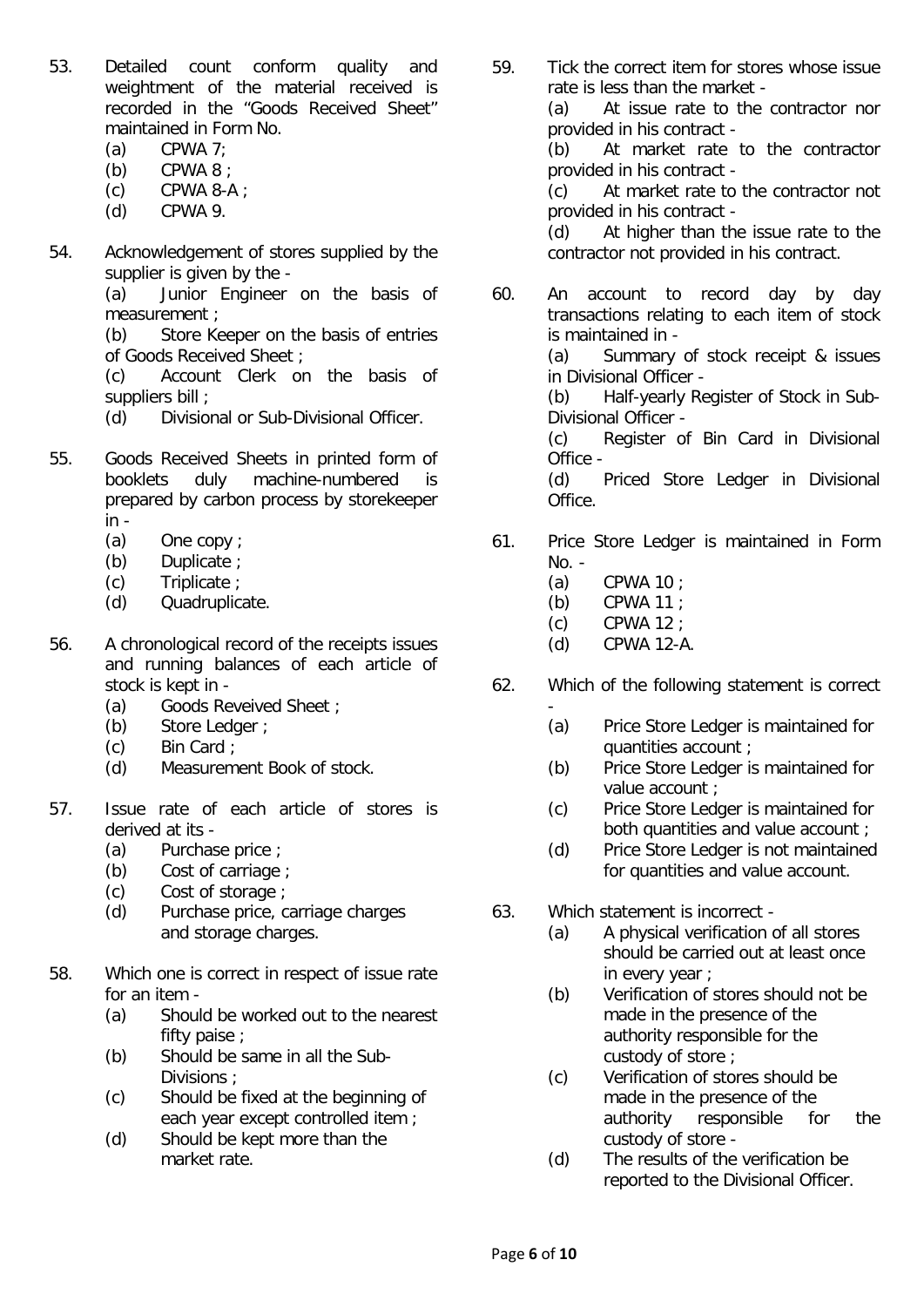- 64. When correction of account is not required
	- (a) Issue rates have to be raised or lowered ;
	- (b) Store quantities found surplus or short ;
	- (c) Store of any kind become unserviceable :
	- (d) Store are more than the requirement.
- 65. Which of the following statement is correct
	- (a) Tools and Plants accounts is not a numerical account ;
	- (b) Tools and Plants is a numerical account ;
	- (c) Tools and Plants is a value account ;
	- (d) Tools and Plants is both numerical and value account.
- 66. When delivery of tools & plants is received it is recorded in Form No. -
	- (a) CPWA 13 ;
	- (b) CPWA 14 ;
	- (c)  $CPWA 15$  ;<br>(d)  $CPWA 18$ .
	- CPWA 18.
- 67. An account of all receipts, issue and balance of tools & plants is maintained in Form No. CPWA Code-15 by the -
	- (a) Store Keeper ;<br>(b) Junior Enginee
	- Junior Engineer in charge of stores ;
	- (c) Sub-Divisional Officer ;
	- (d) Divisional Officer.
- 68. Deficiency of tools and plants is noted on verification of it, correct action for awaiting adiustment will be -
	- (a) Value of shortage is noted under he "Misc. Public Works Advance) ;
	- (b) Deficiency be noted in Part-I of Tools & Plants Ledger in red ink ;
	- (c) Deficiency be noted in Part-II of Tools & Plants Ledger in red ink ;
	- (d) Deficiency be noted in Part-III of Tools & Plants Ledger in red ink.
- 69. Which statement is correct for the quantity account of Road Metal -
	- (a) Maintained in "Bin Card" by the Store-Keeper ;
	- (b) Maintained in "Half-Yearly" Register of Stock by the Sub-Divisional Office
	- (c) Maintained in "statement of receipts issues and balances of Road Metal in the Sub-Divisional Office ;
	- (d) Maintained in "priced store ledger" in the Divisional Office.
- 70. In which case the Transfer Entry is to be prepared -
	- (a) To set right the misclassification of one sub-head to another of a work ;
	- (b) To provide credit of a receipt which has not been realised ;
	- (c) To set right an error of classification in the original accounts ;
	- (d) To set right an error pointed out by the Accounts Officer on his auditing.
- 71. Timber received from Forest Department and issued to a work, which one adjustment carried out by the Division is correct -
	- (a) Debit work concerned, credit to Suspense Account, Cash Settlement Suspense Account ;
	- (b) Debit work concerned, credit to suspense, stock ;
	- (c) Debit work concerned, credit to suspense account Materials Purchase Settlement Suspense Account ;
	- (d) Debit work concerned credit to remittances other Remittances (b) Item adjustable by PWD.
- 72. Transfer Entry Order is initiated by
	- (a) Sub-Divisional Officer ;
	- (b) Divisional Accountant ;
	- (c) Divisional Officer ;
	- (d) None of them.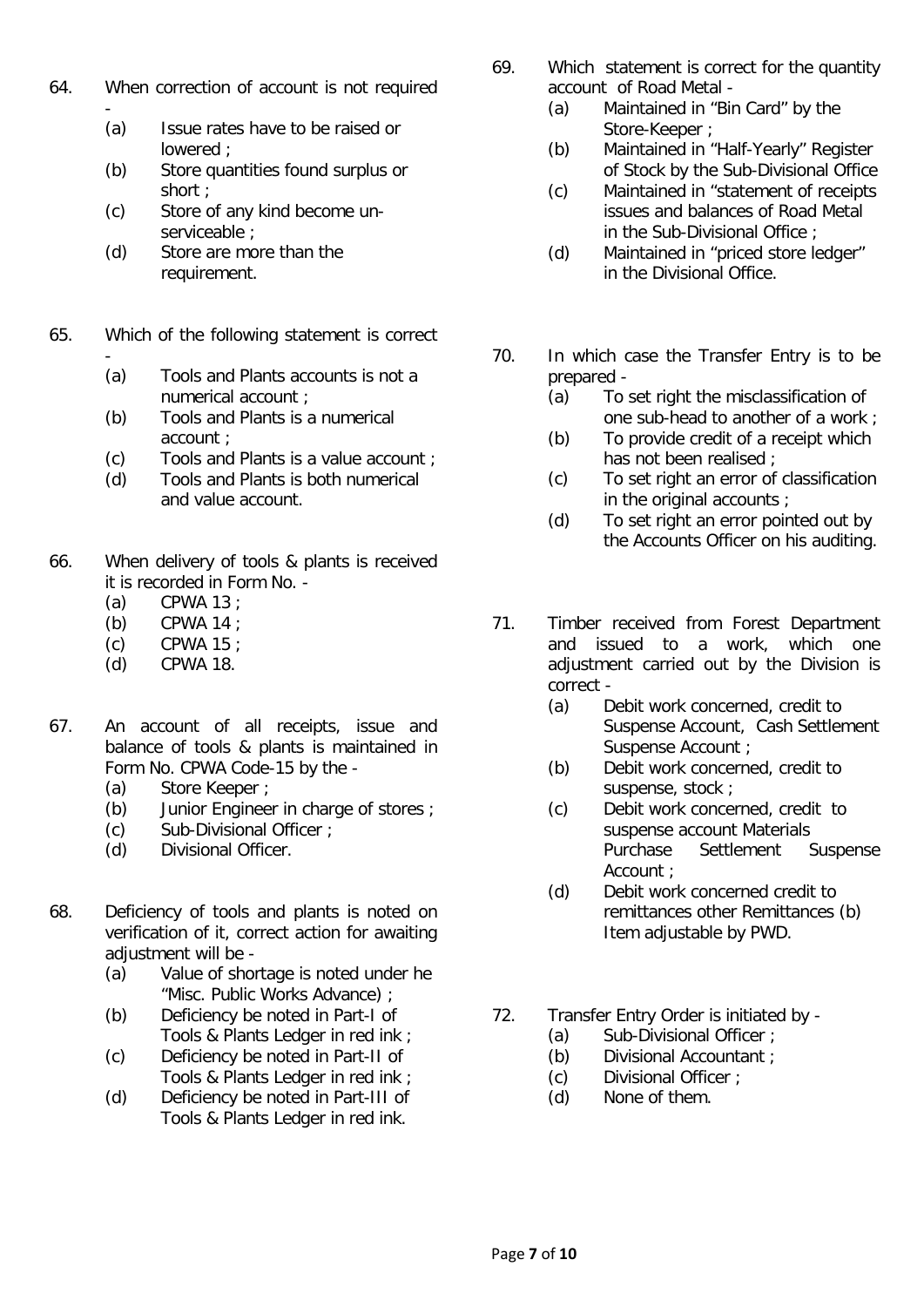- 73. An item of deposit is credited wrongly to revenue head and accounts of the year in which error takes place are closed, the correction should be made by -
	- (a) Debiting to revenue head and crediting to Deposit head ;
	- (b) Minus credit to revenue head and crediting to deposit head ;
	- (c) Debiting to Suspense head and crediting to Deposit head ;
	- (d) Debiting to Refunds and Crediting to Deposit head.
- 74. Value of timber received from Forest Department and issued to work directly is to be credited to -
	- (a) Forest Remittances ;<br>(b) Work concerned ;
	- Work concerned :
	- (c) Miscellaneous Deposits ;
	- (d) Material Purchase Settlement Suspense Account.
- 75. Which one of these statements is correct
	- (a) To take credit revenue to head concerned before its realisation ;
	- (b) Supervision charge on sales of stock on credit cannot be credited to revenue before its realisation ;
	- (c) Supervision charges on sale of stock on credit can be credited to revenue before its realisation ;
	- (d) Sale proceeds on credit of Tools & Plants cannot be credited to revenue before its realisation.

76. Which of the following statements is correct

- (a) Market rent to be recovered from private persons occupying the public buildings in advance ;
- (b) Market rent not to be recovered from private persons occupying the public buildings in advance ;
- (c) Full assessed Licence Fee to be recovered from private person occupying the public buildings in advance ;
- (d) Full assessed Licence Fee to be recovered from private persons occupying the public buildings not in advance.
- 77. Residences of Central Government Pool Housing Scheme under the control of CPWD are to be allotted to the staff by -
	- (a) The Officer of the Department concerned ;
	- (b) Directorate of Estates ;
	- (c) Committee of Officers of several offices of the Central Government ;
	- (d) Divisional Officer of the CPWD Division in charge of residence.
- 78. Which of the following statements is correct in respect of recovery of Licence Fee from the Government servants -
	- (a) Licence Fee is not recoverable in cash ;
	- (b) Licensee should be required to pay Licence Fee in advance ;
	- (c) Rate of Licence Fee is not changed retrospectively on change of emolument of licence retrospectively
	- (d) Rate of Licence Fee is changed retrospectively on change of emoluments of the licence retrospectively.
- 79. All revenue receipts of the Division should be classified and abstracted in -
	- (a) Register of Licence Fees of building and land CPWA Form 49 ;
	- (b) Statement of Licence Fees recoverable in cash / deduction from pay bills – CPWA Form 48 ;
	- (c) Schedule of revenue realised, refunds of revenue and receipts &<br>recoveries of Capital Accour recoveries of Capital Accounts CPWA 46-A ;

(d) Register of Revenue Realised CPWA Form 46.

- 80. Register of Licence Fees is maintained (in Form 49) in the Divisional Office to record the monthly assessments, realisations and balances of rents of all Government residential buildings. Which of the following buildings will be entered in the Register of Licence Fees -
	- (a) Licence Fee free quarters for Group "D" servants ;
	- (b) Office building used as residence ;
	- (c) Residence for use of the Governor of the State ;
	- (d) Buildings in police line allotted rent free to police staff.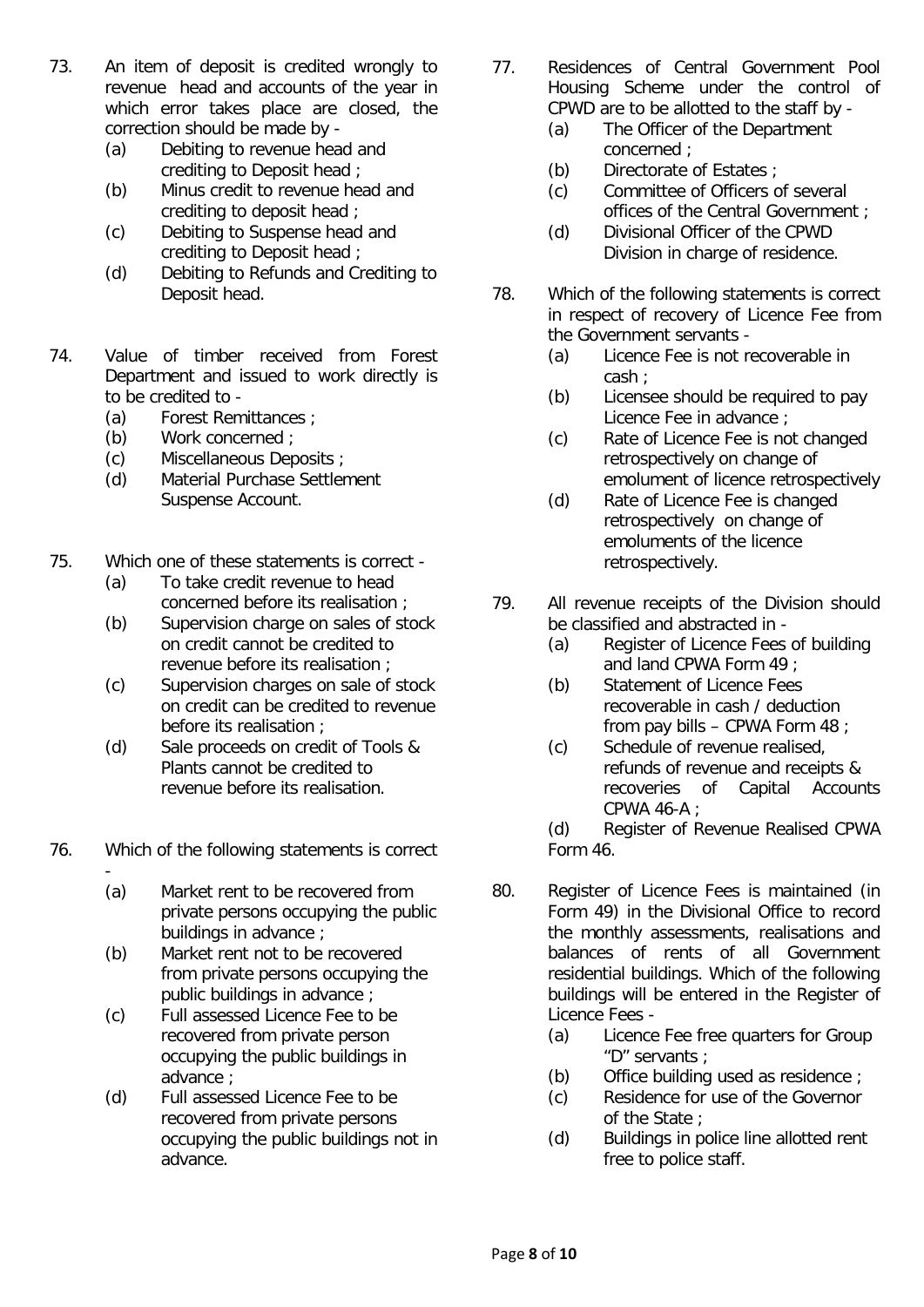- 81. Which are the initial records upon which the accounts of work based -
	- (a) Muster roll including casual labour roll ;
	- (b) The Measurement Books ;
	- (c) Work-charged Establishment Bills ;
	- (d) All the three.
- 82. Which of the following statements are correct -
	- (a) Measurement books record work done by contractors only ;
	- (b) Measurement books record work done by Work-charged Establishment and daily labours ;
	- (c) Measurement books record work done by contractors & daily rated labourers ;
	- (d) Measurement books record work done by contractors and workcharged establishment.
- 83. Which is not correct statement about payments -
	- (a) Wages of persons engaged departmentally for the execution of work are drawn on muster rolls :
	- (b) Pay of permanent staff is charged to the head Director & Administration ;
	- (c) Wages of work-charged establishment are charged to the estimate for that work ;
	- (d) Wages of work-charged establishment are drawn on musters rolls.
- 84. Muster rolls are prepared in Form No.
	- (a) CPWA 24 ;
	-
	- (b)  $CPWA 22$ ;<br>(c)  $CPWA 21-A$ CPWA 21-A :
	- (d) CPWA 21.
- 85. A daily labour report showing the number of labourers and workmen employed is prepared in Form No. -
	- (a) CPWA 28 ;
	- (b) CPWA 29 ;
	- (c) CPWA 30 ;
	- (d) CPWA 35.
- 86. Which is correct statement in respect of muster roll -
	- (a) Labour reports for muster rolls containing 15 persons or less are required to be sent to the Divisional Officer ;
	- (b) Muster rolls may be prepared in duplicate in emergency ;
	- (c) Separate muster rolls may be prepared for each period of payment ;
	- (d) Labourers in muster rolls may not be paid more than once in a month.
- 87. Tick the correct item Work done by daily labourers on muster rolls should be checked with reference to the entries in the Measurement Books by the Sub-Divisional Officer to the extent of -
	- (a) 25 per cent;
	- (b)  $50 \text{ per cent }$ ;<br>(c)  $75 \text{ per cent }$ ;
	- (c)  $75$  per cent ;<br>(d)  $100$  per cent
	- $100$  per cent :
- 88. Payment for all work done or supplies made are done on the basis of measurements recorded in Measurement Book in Form No.
	- (a) CPWA 23 ;
	- (b) CPWA 24 ;
	- (c) CPWA 25 ;
	- (d) CPWA 26.
- 89. All measurements should be recorded directly in a Measurement Book -
	- (a) At the orders of Divisional Officer ;<br>(b) At the site of work ;
	- At the site of work  $\pm$
	- (c) At the order of site in charge ;
	- (d) At the present of the contractor or supplier.
- 90. Which statement is incorrect in respect of recording detailed measurements -
	- (a) Detailed measurements should be recorded not lower than the rank of Junior Engineer :
	- (b) All measurements should be recorded neatly and directly in a Measurement Book ;
	- (c) Dated initials of the persons making the measurements is not required at each set of measurements :
	- (d) Date of written order to commence supplies is not required in the case of supplier made against the piece work agreement.